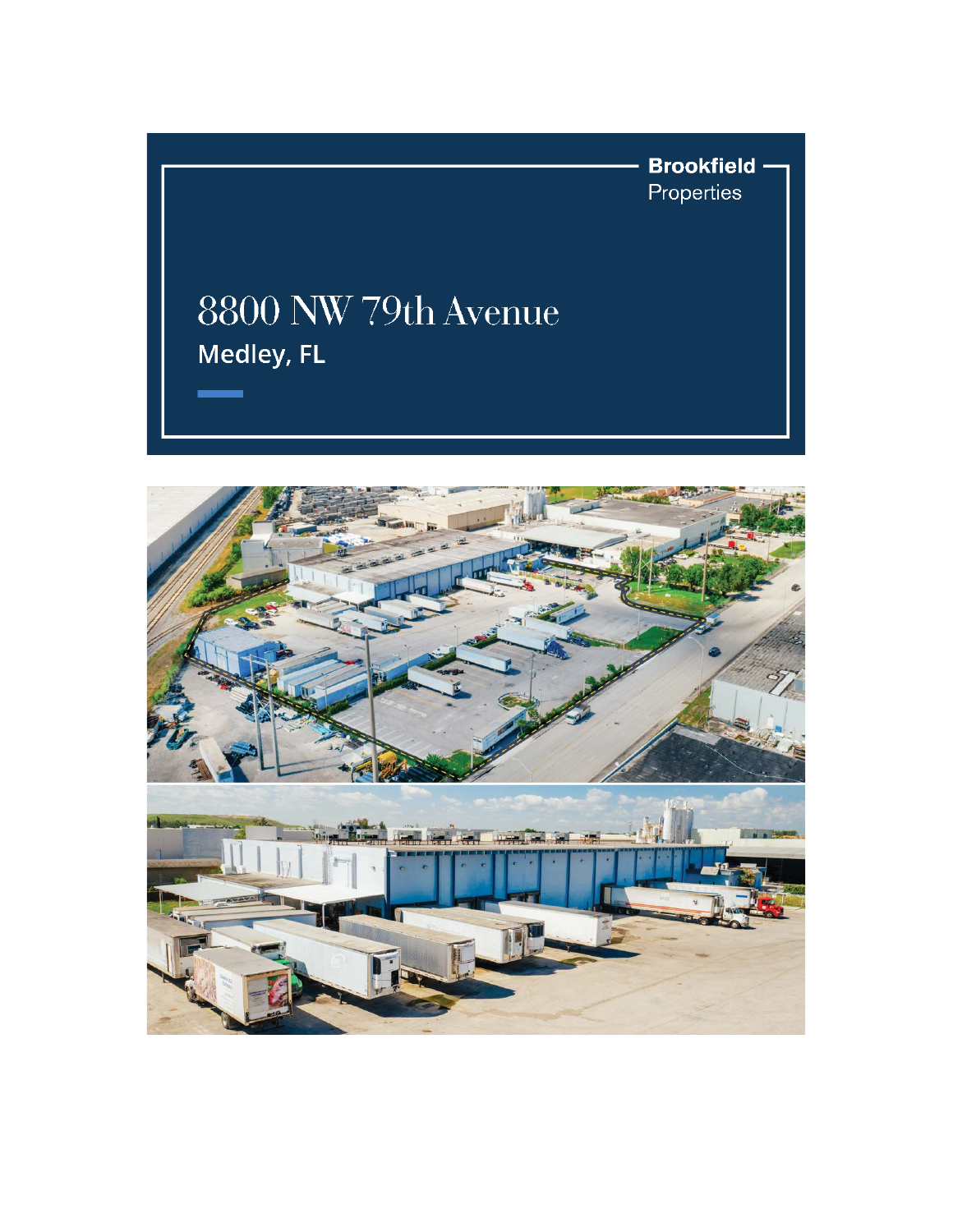

Brookfield Properties is pleased to announce the addition of 8800 NW 79th Ave in Medley, Florida to its U.S. logistics portfolio.

The property is a USFDA-approved refrigerated warehouse situated on five acres and features 22' clear height, abundant trailer parking and thirteen truck doors with a high-image street presence. Situated in the Flagler Station submarket, the location offers unparalleled access to Interstate 75, Palmetto Expressway, Miami International Airport, Port of Miami, and the greater Miami metropolitan area.